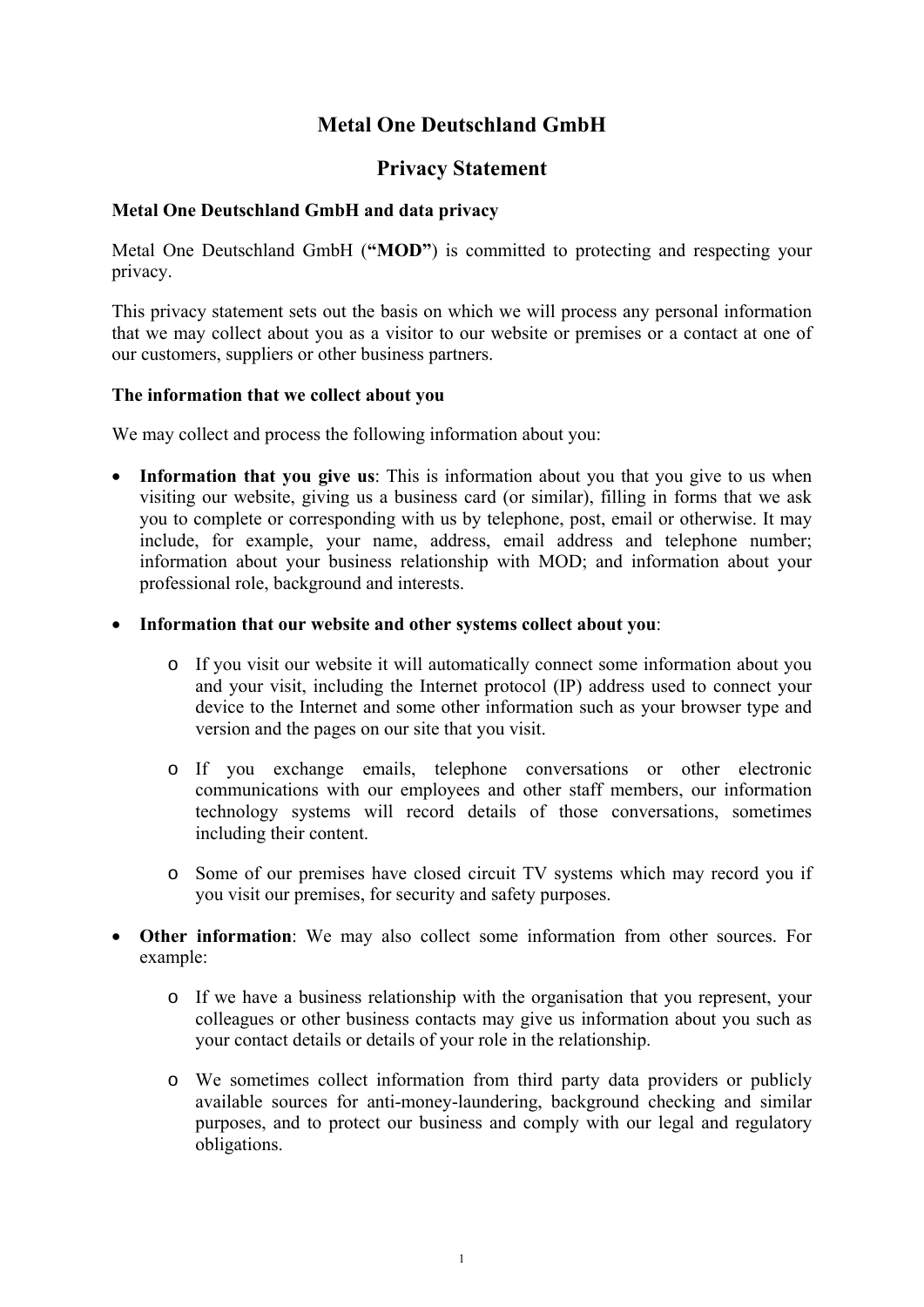### **The uses that we make of your information**

We may use your information for the following purposes:

- to operate, manage, develop and promote our business and, in particular, our relationship with the organisation you represent (if any) and related transactions – this includes, for example, billing / payment purposes;
- to operate, administer and improve our website and premises and other aspects of the way in which we conduct our operations;
- to protect our business from fraud, money-laundering, breach of confidence, theft of proprietary materials and other financial or business crimes; and
- to comply with our legal and regulatory obligations and bring and defend legal claims.

We may from time to time review information about you held in our systems – including the contents of and other information related to your email and other communications with us – for compliance and business-protection purposes as described above. This may include reviews for the purposes of disclosure of information relevant to litigation and/or reviews of records relevant to internal or external regulatory or criminal investigations. To the extent permitted by applicable law these reviews will be conducted in a reasonable and proportionate way and approved at an appropriate level of management. They may ultimately involve disclosure of your information to governmental agencies and litigation counterparties as described below. Your emails and other communications may also occasionally be accessed by persons other than the member of staff with whom they are exchanged for ordinary business management purposes (for example, where necessary when a staff member is out of the office or has left MOD).

We will only process your personal information as necessary so that we can pursue the purposes described above, and then only where we have concluded that our processing does not prejudice you or your privacy in a way that would override our legitimate interest in pursuing those purposes. In exceptional circumstances we may also be required by law to disclose or otherwise process your personal information. We will tell you, when we ask you to provide information about yourself, if provision of the requested information is necessary for compliance with a legal obligation or, on the other hand, if it is purely voluntary and there will be no implications if you decline to provide the information. Otherwise you should assume that we need the information for our business or compliance purposes (as described above).

## **Disclosure and international transfer of your information**

We may disclose personal information about you, where reasonably necessary for the various purposes set out above:

- to the other members of the Metal One group of companies;
- to your colleagues within the organisation that you represent;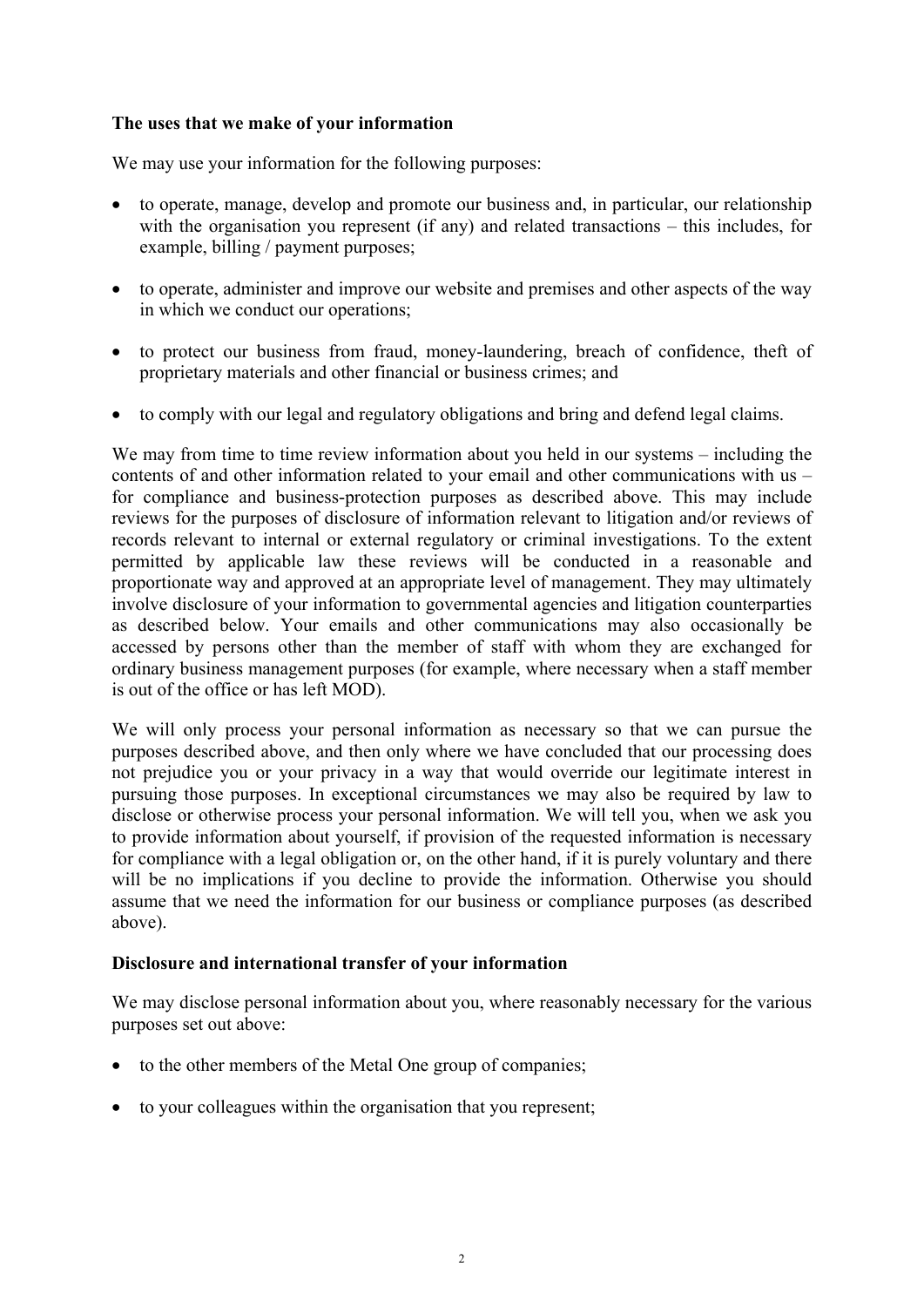- to service providers who host our website or other information technology systems or otherwise hold or process your information on our behalf, under strict conditions of confidentiality and security;
- to a person who takes over our business and assets, or relevant parts of them; or
- in exceptional circumstances:
	- o to competent regulatory, prosecuting and other governmental agencies, or litigation counterparties, in any country or territory; or
	- o where we are required by law to disclose.

These disclosures may involve transferring your personal information overseas. You should be aware that this may include transfers to countries outside the European Economic Area / UK, which do not have similarly strict data privacy laws. In those cases, where we transfer personal data to other members of the Metal One group or our service providers, we will ensure that our arrangements with them are governed by data transfer agreements, designed to ensure that your personal information is protected, on terms approved for this purpose by the European Commission. Please Contact us (see below) if you would like to know whether any such agreements are in place or, if so, to see a copy.

#### **Retention and deletion of your information**

We will delete the information that we hold about you when we no longer need it*.* 

Note that we may retain some limited information about you even when we know that you have left the organisation that you represent, so that we can maintain a continuous relationship with you if and when we are in contact with you again, representing a different organisation.

## **Your rights**

You may have a right of access to the personal information that we hold about you, and to some related information, under data protection law. You can also require any inaccurate personal information to be corrected or deleted. You can object to our use of your personal information for direct marketing purposes at any time and you may have the right to object to our processing of some or all of your personal information (and require them to be deleted) in some other circumstances.

#### **Contact us**

We welcome questions, comments and requests regarding this privacy statement and our processing of personal information. Please send them to Kennedydamm19 40476 Dusseldorf, Germany.

You can also lodge a complaint about our processing of your personal information with the North Rhine-Westphalia Commissioner for Data Protection and Freedom of Information (https://www.ldi.nrw.de/index.php).